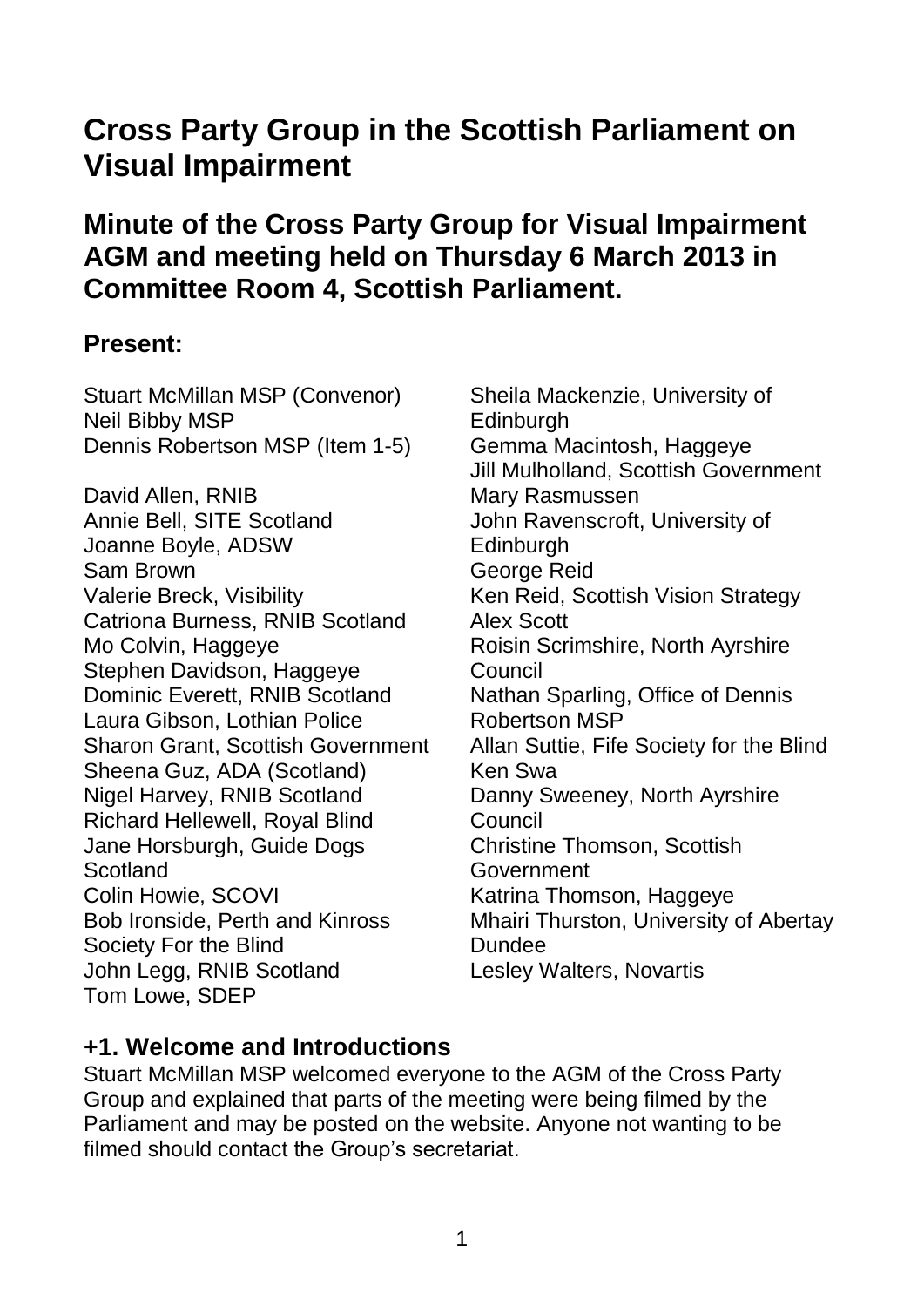## **+2. Apologies**

Apologies were received from:

James Adams, RNIB Scotland Elaine Brackenridge, Royal Blind Marion Burchart, Novartis Amanda Burt John Donaldson, Scottish Braille Press Julie Fardell, Royal Blind Graham Findlay, NESS Sandra Gollan, Dundee Blind and Partially Sighted Society

David McKerral Anne McLean Pat Onions Ann Robertson, NESS Susan Robinson Fiona Sandford, Visibility Janelle Scotland, ASTN Angus Scott, Eyecare Scotland Jennifer Stewart, BIOS

## **+3. Minutes of the last meeting held on 13 December 2012**

The minutes of the last meeting held on 13 December 2012 were approved and there were no matters arising not already on the agenda.

## **+4. Election of Office Bearers**

The Convenor explained that Parliamentary regulations require an annual election of the Group's office bearers at the AGM. The following nominations had been received.

| Convenor:      | <b>Stuart McMillan MSP</b> |
|----------------|----------------------------|
| Vice Convenor: | Neil Bibby MSP             |
|                | Nanette Milne MSP          |
|                | Dennis Robertson MSP       |
|                |                            |

Secretary: James Adams

No further nominations were received and Ken Reid proposed the above nominations, seconded by Mhairi Thurston. The office bearers were elected by acclaim.

## **+5. Blue Badge Consultation**

Dennis Robertson MSP outlined his Private Members Bill to strengthen Blue Badge enforcement powers and provide an appeals process where applications are refused on eligibility grounds. The aim is to ensure Blue Badges are used more appropriately and remove badges that are being misused. Copies of the proposal are available online or in alternative formats. The consultation opened in December and will close on 20 March.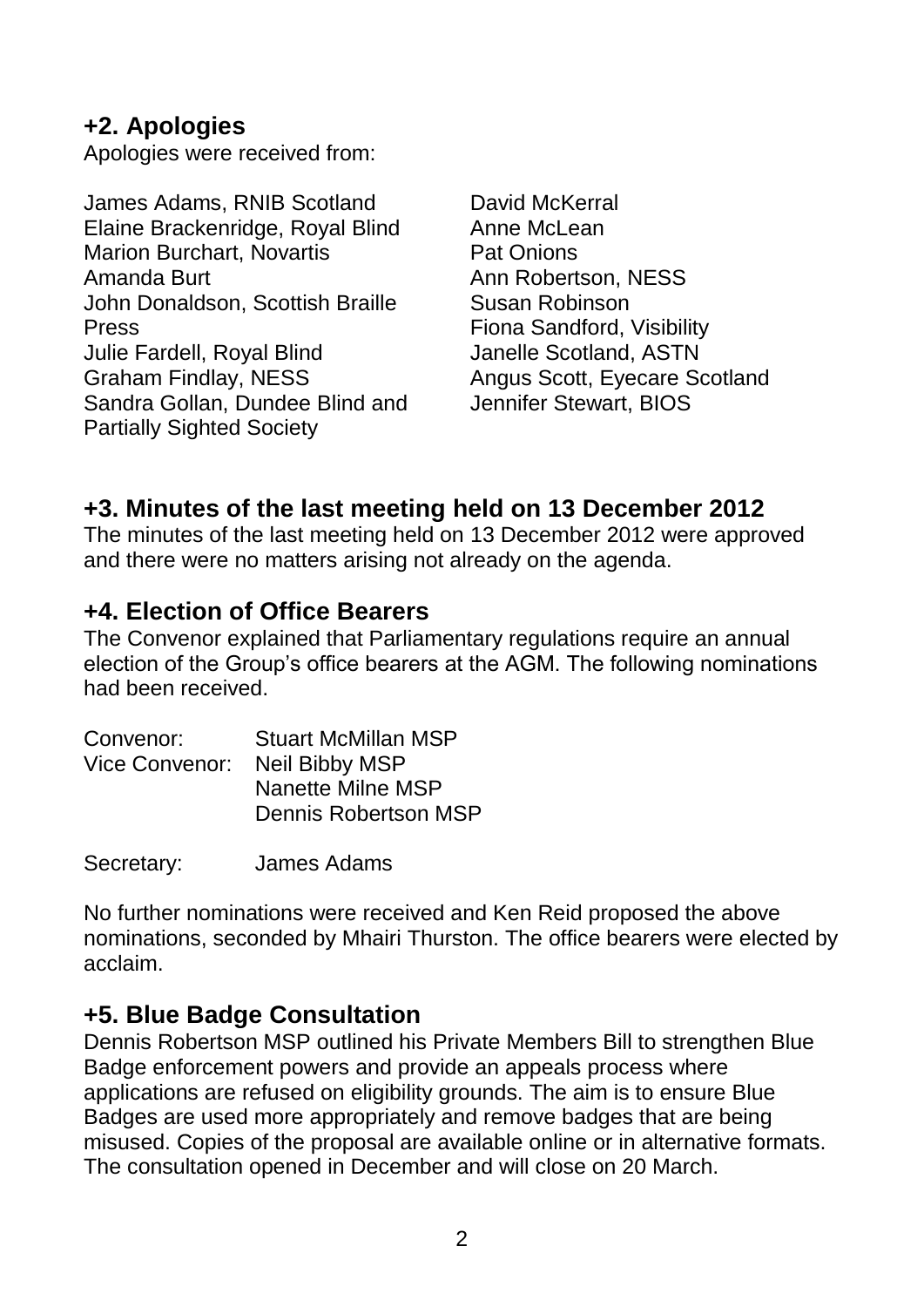The group was supportive of the proposals and there followed detailed discussion of the proposal. Clarification was sought around part journey's i.e. use of the badge when either picking up or collecting a disabled person. The question of education and awareness raising was also discussed as misuse of badges is not always malicious. It was noted that although an information leaflet is currently provided this is not available in alternative formats and is therefore not accessible. The instructions on the badge itself, although clearly worded, are in very small print which is again inaccessible.

A further issue was raised by Ken Reid about multiple applications for the Blue Badge, National Entitlement Card, Leisure Cards etc. The same evidence must be submitted to the same people for each card and there is the potential to simplify the process and reduce costs at the same time. It was noted that this could not be considered under the Blue Badge consultation. The Convenor noted that he is a member of the Local Government and Regeneration Committee and that he would be happy to raise this matter in this forum.

#### **Action**

 Convenor to raise issue of multiple applications at the Local Government and Regeneration Committee.

## **+6. Developments in Rehabilitation**

Alan Suttie gave a presentation outlining current developments and opportunities in rehabilitation. The sector faces a range of issues including a poor understanding of who and how services are delivered, early cuts to services, poor career structure, shortage of workers, lack of professional registration and new groups working in the sector. The Future of Rehabilitation Working Group was established to look at these issues and progress has been made in key areas as outlined below:

- What do blind and partially sighted people want: for the first time there is universal agreement on this question with the production of "Seeing It My Way" following extensive consultation.
- How can we deliver services: The working group has developed the UK Sight Loss Pathway which outlines a patient's journey. This is not a fixed model and allows for the differences across the countries.
- Who can deliver services: the core skills required by workers are being clarified for the first time. This was deliberated in Scotland by ScotsVIP and endorsed by SCOVI. The Rehab Network Forum has been established for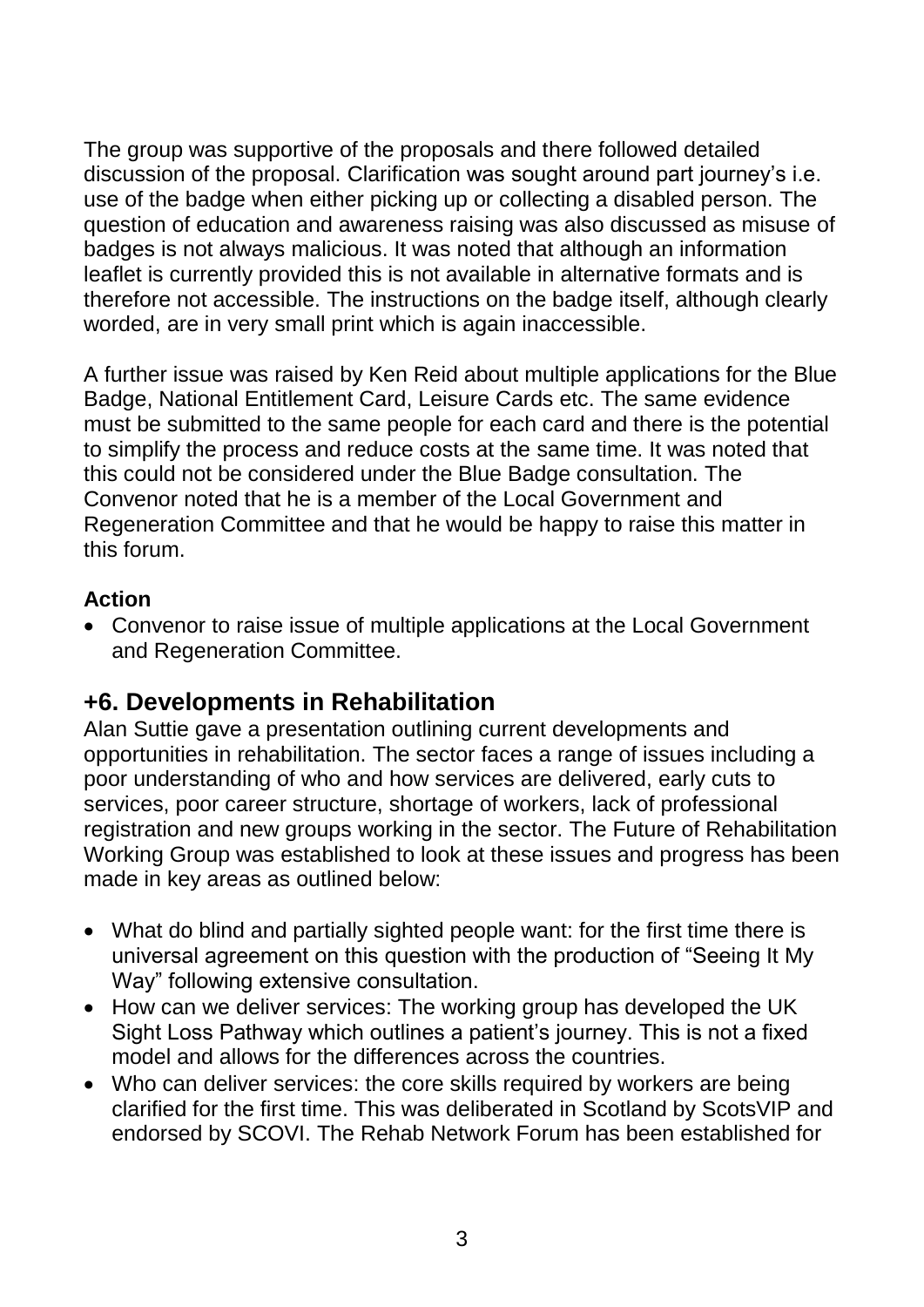workers and is free to join. The Scottish Government has granted funding for a 1 year training pilot.

These developments present a unique opportunity to make a huge difference in the sector and four "asks" were made:

- 1. That "Seeing it My Way" is used as a basis for planning services
- 2. To ensure that service structures provide for effective delivery pathway
- 3. To support worker membership of the Rehab Workers Professional **Network**
- 4. To support an approach to SSCC for worker registration.

The Group supported these proposals and the importance of rehab work and it was also noted that this is also of great importance in relation to supporting children and young people and that there is a need for additional training for workers in this area. A range of action points were agreed as outlined below.

#### **Actions**

 Secretary to write regarding this matter on behalf of the Group to the Cabinet Secretary for Health; COSLA; all Health Board Chief Executives; the Children's Commissioner

## **+7. Access to AMD treatment**

John Legg reported the Government has set up working group to look at capacity and demand in relation to access to treatment to AMD, Glaucoma and Cataracts. The group includes representatives from health boards, Optometry Scotland, Eyecare Scotland and RNIB. A survey is underway and will be followed by site visits and a report is expected in September.

It was agreed it would be helpful if the report could be completed in time for the relevant civil servants to present at the meeting of Cross Party Group on 12 September, as delays in treatment have serious implications including people losing their sight unnecessarily across the whole of the country.

#### **Action**

• Secretary to write to Cabinet Secretary and request that the report be presented to the meeting of the Cross Party Group on 12 September.

#### **+8. Haggeye update**

Stephen Davidson reported that Haggeye held their first national meeting for 2013 and agreed their strategy for year. There are 6 events being planned for across Scotland focussing on the RNIB campaign, "Stop for Me; Speak to Me"